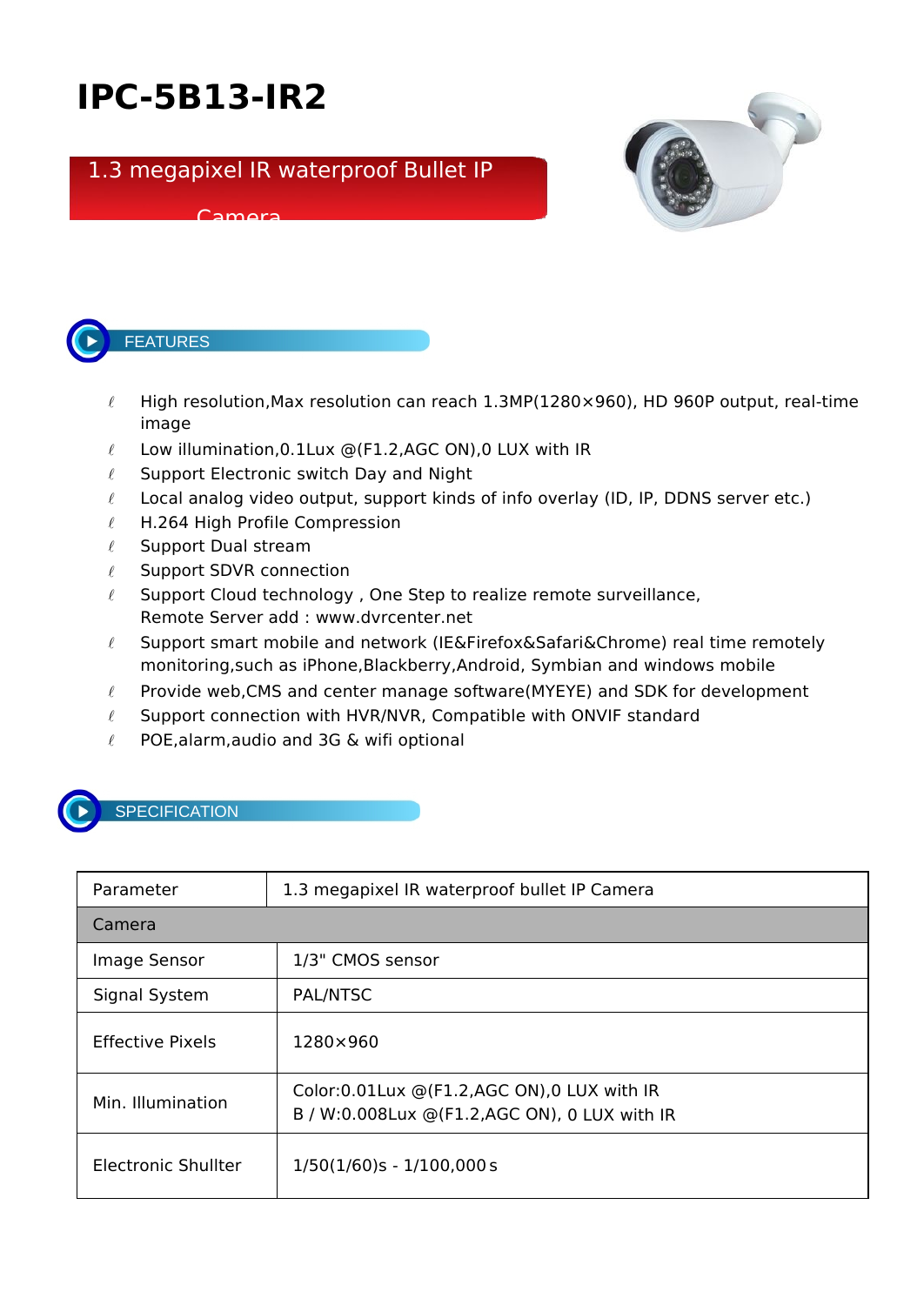|                            | 24pcs                                                                                                 |  |  |
|----------------------------|-------------------------------------------------------------------------------------------------------|--|--|
| <b>LED</b>                 |                                                                                                       |  |  |
| Lens                       | 3.6mm @ F1.2 (6mm/8mm optional)                                                                       |  |  |
| Lens Mount                 | M12                                                                                                   |  |  |
| Day/Night                  | Auto (Support IR-CUT)                                                                                 |  |  |
| Synchronization way        | internal synchronization                                                                              |  |  |
| S/N Ratio                  | >48dB                                                                                                 |  |  |
| Compression                |                                                                                                       |  |  |
| Video Compression          | H.264 High Profile, JPEG capture                                                                      |  |  |
| Video Bite Rate            | 100 Kbps~4Mbps                                                                                        |  |  |
| Image                      |                                                                                                       |  |  |
| Max Image Resolution       | 1280*960                                                                                              |  |  |
| Frame Rate                 | 50Hz:25fps (1280*960)<br>60Hz:30fps (1280*960)                                                        |  |  |
| Image Setting              | Saturation, Brightness, Contrast adjustable through Client software or<br>web server                  |  |  |
| <b>Network Function</b>    |                                                                                                       |  |  |
| Storage                    | NSA(Iscsi optional)                                                                                   |  |  |
| Intelligent Alarm          | Motion detect, Video loss, Network disconnection, IP address conflict,<br>Storage full, Storage error |  |  |
| Protocols                  | TCP/IP, HTTP, DHCP, DNS, DDNS, PPPoE, SMTP, NTP<br>(HTTPS, RTP/RTSP, SIP, 802.1x, IPv6 Optional)      |  |  |
| <b>Basic</b>               | Anti-flicker, Dual stream, Heartbeat, Password protection                                             |  |  |
| Interface                  |                                                                                                       |  |  |
| Communication<br>Interface | 1 RJ45 10M/100M self-adaptive Ethernet interface                                                      |  |  |
| Interface protocol         | ONVIF, PSIA, CGI                                                                                      |  |  |
| General                    |                                                                                                       |  |  |
| <b>Operating Condition</b> | -10°C~60°C, Humidity 90% or less (non-condensing)                                                     |  |  |